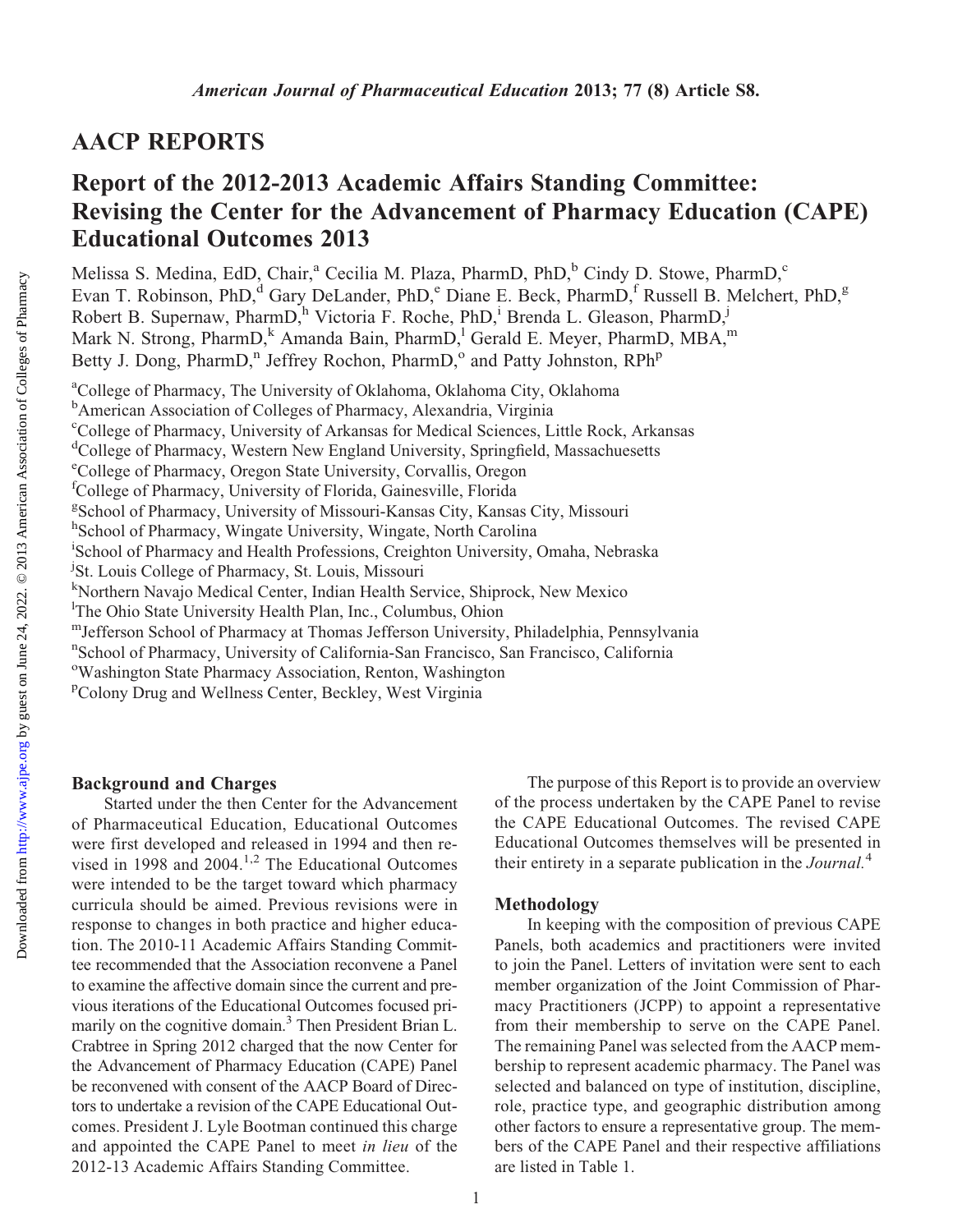| <b>AACP</b> Appointees                                  | <b>JCPP</b> Appointeesa                                |
|---------------------------------------------------------|--------------------------------------------------------|
| Melissa S. Medina, EdD, Chair (The University of        | ACPE Appointee: Victoria F. Roche, PhD (Creighton      |
| Oklahoma, College of Pharmacy)                          | University, School of Pharmacy and Health Professions) |
| Cecilia M. Plaza, PharmD, PhD, Staff Liaison (American  | ACCP Appointee: Brenda L. Gleason, PharmD (St. Louis   |
| Association of Colleges of Pharmacy)                    | College of Pharmacy)                                   |
| Cindy D. Stowe, PharmD (University of Arkansas for      | APhA Appointee: Mark N. Strong, PharmD (Northern       |
| Medical Sciences, College of Pharmacy)                  | Navajo Medical Center, Indian Health Service)          |
| Evan T. Robinson, PhD (Western New England University,  | AMCP Appointee: Amanda Bain, PharmD (The Ohio State    |
| College of Pharmacy)                                    | University Health Plan, Inc.)                          |
| Gary E. DeLander, PhD (Oregon State University,         | ASHP Appointee: Gerald E. Meyer, PharmD, MBA (Thomas   |
| College of Pharmacy)                                    | Jefferson University, Jefferson School of Pharmacy)    |
| Diane E. Beck, PharmD (University of Florida,           | NABP Appointee: Betty J. Dong, PharmD (University of   |
| College of Pharmacy)                                    | California-San Francisco School of Pharmacy)           |
| Russell B. Melchert, PhD (University of Missouri-Kansas | NASPA Appointee: Jeffrey Rochon, PharmD (Washington)   |
| City, School of Pharmacy)                               | <b>State Pharmacy Association</b> )                    |
| Robert B. Supernaw, PharmD (Wingate University,         | NCPA Appointee: Patty Johnston, RPh (Colony Drug and   |
| School of Pharmacy)                                     | Wellness Center)                                       |

<sup>a</sup> Joint Commission of Pharmacy Practitioners (JCPP) appointees were nominated from the following JCPP members: the American Association of Colleges of Pharmacy (AACP), the Accreditation Council for Pharmacy Education (ACPE), the American College of Clinical Pharmacy (ACCP), the American Pharmacists Association (APhA), the Academy of Managed Care Pharmacy (AMCP), the American Society of Health-System Pharmacists (ASHP), the National Association of Boards of Pharmacy (NABP), the National Alliance of State Pharmacy Associations (NASPA), and the National Community Pharmacists Association (NCPA).

The first meeting occurred May 1-2, 2012, in a joint session with colleagues from the Interprofessional Education Collaborate (IPEC) to gain input about the future directions of competencies among the various health professions. IPEC representation included the Association of American Medical Colleges (AAMC), American Association of Colleges of Osteopathic Medicine (AACOM), American Association of Colleges of Nursing (AACN), and the American Dental Education Association (ADEA) as well as a patient care advocate. Four general areas of guidance for the CAPE revisions emerged after the IPEC session and further Panel deliberation:

- Include an affective domain that addresses personal and professional skills, attitudes and attributes required for the delivery of patient care,
- Frame outcomes that are forward thinking and aspirational, yet achievable and measurable,
- Continue the commitment to a firm grounding in the science of the profession, and
- Align the outcome statements with other health professions in core content and language.

Three additional themes emerged that focused on the structure of the CAPE document. The first theme focused on including a preamble to provide insight about the background and intent of the revisions and a glossary to define key terms and increase clarity and consistency in interpretation of key terms. The second theme related to

finding the appropriate balance of detail in the outcome statements, while attending to minimizing redundancy in order to facilitate assessment. Including too much detail would be overly prescriptive for programs, while too little detail may not offer programs enough guidance. Finally, the last theme addressed the importance of writing measurable, evidence-based outcomes aimed at the level of an entry-level generalist practitioner.

Representatives from the CAPE Panel attended the "Listening Session" held at the 2012 AACP annual meeting in July. The feedback received supported and validated the discussion from the initial CAPE Panel meeting in May. Six CAPE Panel members also participated in the ACPE September 2012 Summit titled, "Advancing Quality in Pharmacy Education: Charting Accreditation's Future" and shared pertinent information with the remaining CAPE Panel. The Summit further validated the Panel's plans for the CAPE revision.

CAPE Panel members read through an extensive series of background readings and worked through smaller group assignments in preparation for convening October 29-30, 2012. During the October meeting a conceptual framework was developed with 4 broad domains and associated subdomains shown in Table 2 and Table 3. The domains and subdomains were designed to offer structure, limit redundancy, and maximize the development of evidence-based measurable outcome statements. Furthermore, they were created to intersect and were not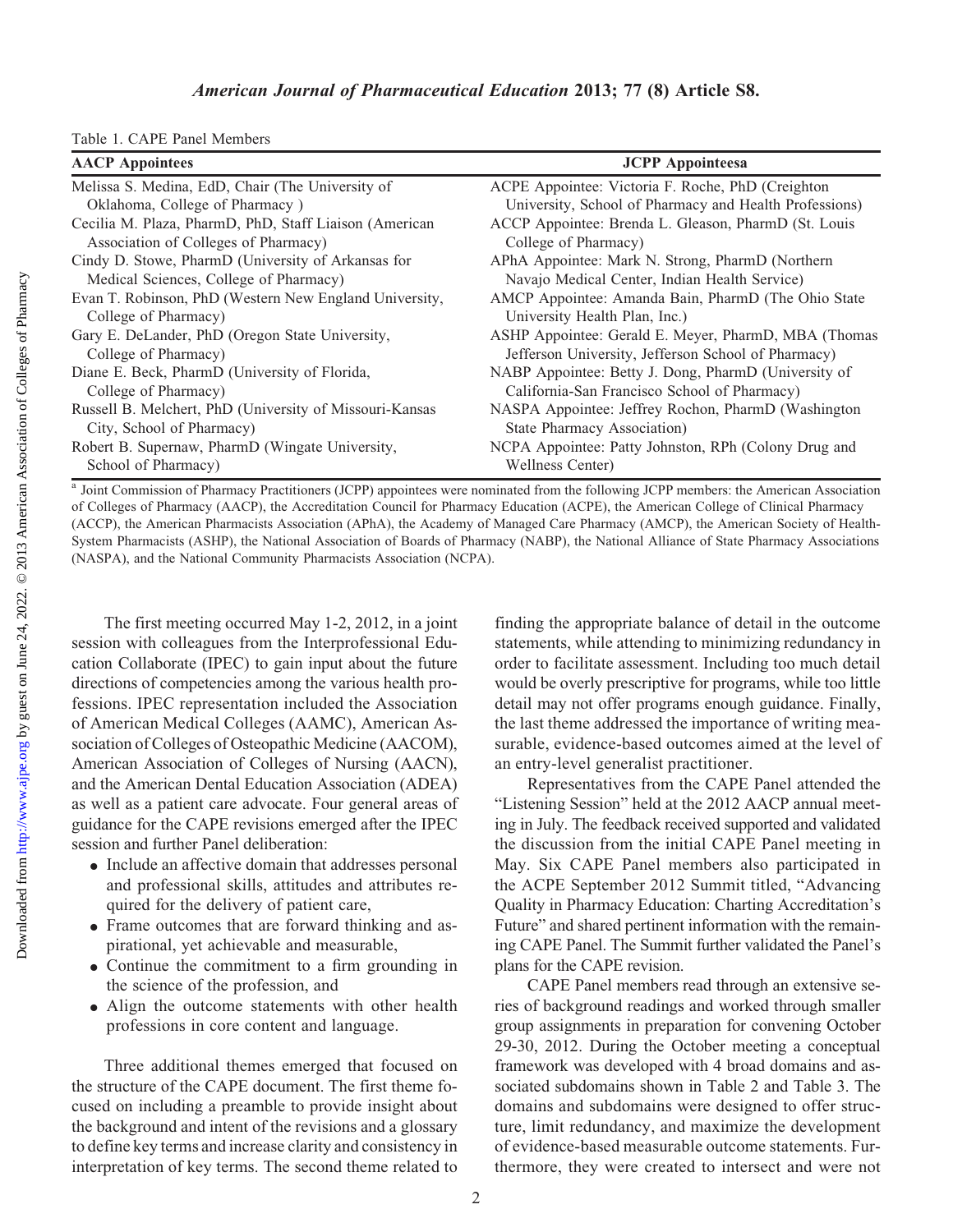|  |  |  |  |  | Table 2. Four Domains and What They Mean |  |
|--|--|--|--|--|------------------------------------------|--|
|--|--|--|--|--|------------------------------------------|--|

| Domain                                | <b>Meaning</b>                                                                                             |
|---------------------------------------|------------------------------------------------------------------------------------------------------------|
| Foundational knowledge                | • Knowledge domain                                                                                         |
|                                       | • The foundational scientific principles of pharmacy practice                                              |
|                                       | • Permeates all domains                                                                                    |
| Essentials for practice and care      | $\bullet$ Skill domain                                                                                     |
|                                       | • The "what" of pharmacy practice                                                                          |
|                                       | • Unique core roles expected of pharmacists                                                                |
| Approach to practice and care         | $\bullet$ Skill domain                                                                                     |
|                                       | • The "how" to approach pharmacy practice                                                                  |
|                                       | • Core skills necessary for pharmacists that are consistent with other                                     |
|                                       | healthcare providers                                                                                       |
| Personal and professional development | $\bullet$ Affective domain                                                                                 |
|                                       | • The mindset needed for pharmacy practice that brings knowledge<br>and skills together                    |
|                                       | • Behaviors and attitudes necessary for pharmacists that are consistent<br>with other healthcare providers |

intended to be viewed as isolated outcomes. The Panel also consciously embedded concepts from CAPE 2004 into this revision, especially in the Essential for Practice and Care domain. From October to December, that Panel was divided into workgroups to review subdomain concepts, define terminology, and identify pertinent literature.

A series of weekly CAPE panel webinars were held in January through April 2013. The focus of these webinars was to write learning outcome statements and example student learning objectives for each subdomain. The conceptual framework and progress was presented at the February 2013 AACP Interim Meeting. May through June 2013, Panel members worked on finalizing the background, preamble, educational outcome statements, glossary, and references. The final CAPE 2013 Educational Outcomes were presented at the AACP Annual meeting in July 2013.

## CAPE 2013 Moving Forward

The CAPE 2013 Educational Outcomes makes it clear that a singular focus on preparation in the sciences and the cognitive domain is not sufficient educate pharmacists to function as part of an interprofessional team and to practice at the highest level to improve patient outcomes. Attention must be paid to the skills needed to educate, collaborate, and communicate with diverse audiences, as well as to the importance of leadership, self-awareness, professionalism, and innovation. Reexamination of programmatic educational outcomes in context of this revision should include attention to admissions as this examination is critical to assure candidates

Table 3. The Subdomains and What They Represent

| Domain                                | <b>Subdomains and Meaning</b>                    |  |  |
|---------------------------------------|--------------------------------------------------|--|--|
| Foundational knowledge                | • Learner (Learner)                              |  |  |
| Essentials for practice and care      | • Patient-centered care (Caregiver)              |  |  |
|                                       | • Medication use systems management (Manager)    |  |  |
|                                       | • Health and wellness (Promoter)                 |  |  |
|                                       | • Population-based care (Provider)               |  |  |
| Approach to practice and care         | • Problem solving (Problem Solver)               |  |  |
|                                       | • Educator (Educator)                            |  |  |
|                                       | • Patient advocacy (Advocate)                    |  |  |
|                                       | • Interprofessional collaboration (Collaborator) |  |  |
|                                       | • Cultural sensitivity (Includer)                |  |  |
|                                       | • Communication (Communicator)                   |  |  |
| Personal and professional development | • Self-awareness (Self-aware)                    |  |  |
|                                       | • Leadership (Leader)                            |  |  |
|                                       | • Innovation and entrepreneurship (Innovator)    |  |  |
|                                       | • Professionalism (Professional)                 |  |  |